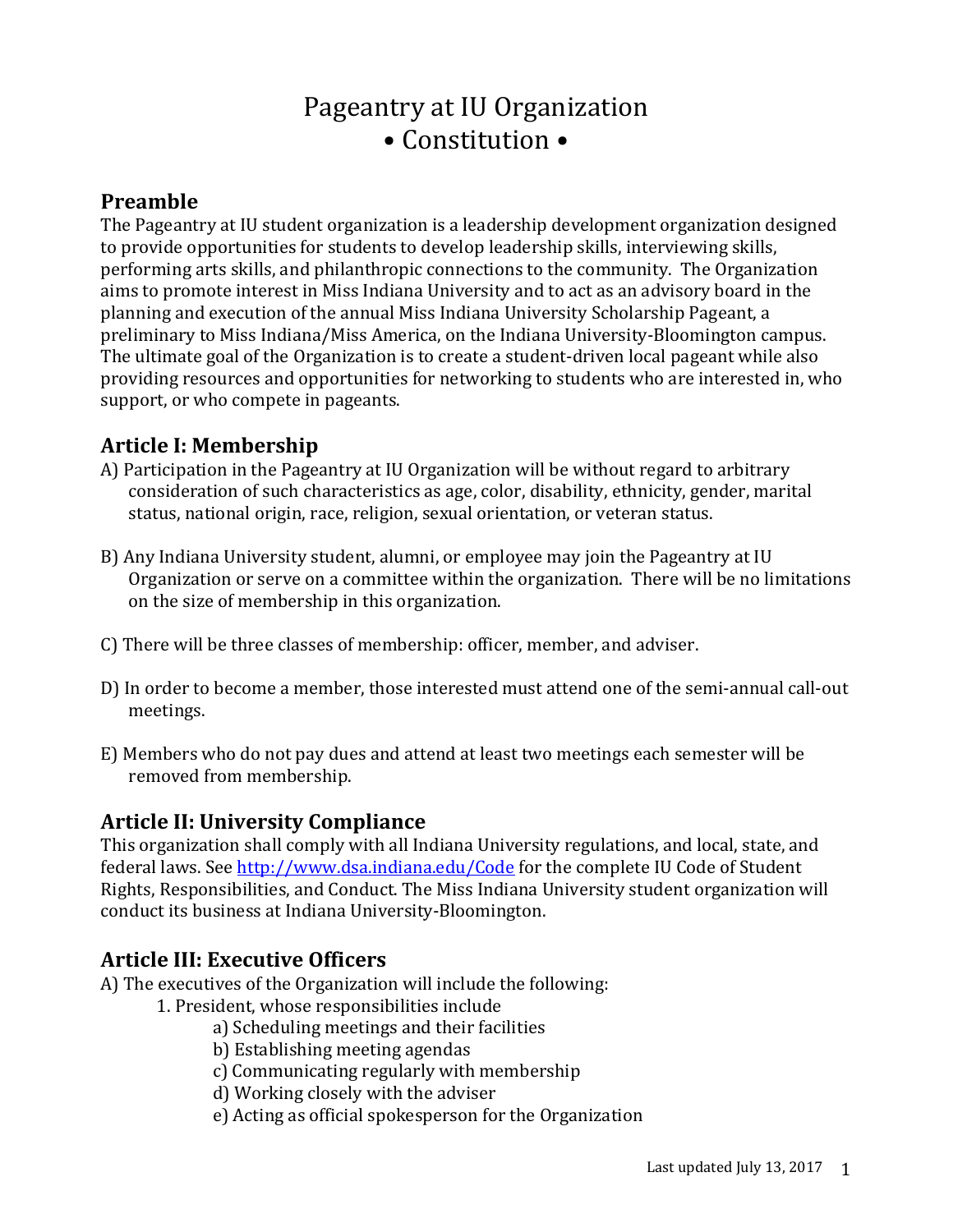f) Contributing to the Organization's website, social media

- 2. Vice president, whose responsibilities include
	- a) Appointing committees and their chairpersons
	- b) Overseeing committees
	- c) Assisting the president
	- d) Contributing to the Organization's website, social
- 3. Secretary, whose responsibilities include
	- a) Recording, distributing, and archiving minutes from meetings
	- b) Maintaining accurate and updated Constitution
	- c) Maintaining membership roster
	- d) Taking attendance at meetings
	- e) Completing required University paperwork
- 4. Treasurer, whose responsibilities include
	- a) Keeping financial records for the Organization
	- b) Maintaining student organization account
	- c) Making deposits and paying bills
	- d) Collecting membership dues
	- e) Developing and tracking annual budget
- 5. Adviser, whose responsibilities include
	- a) Assisting the officers and members in their endeavors
	- b) Acting as liaison between local Organization and boards of state pageants
	- c) Acting as liaison between Organization and the University
- B) Any Indiana University student who is a member of the Organization may be nominated for an officer position.
- C) Should an officer need to resign his/her position, he/she must submit a letter of resignation to the membership. The remaining officers may appoint a member to fill the vacant position for the remainder of the term if they deem it necessary.
- D) Officers may be removed from office by majority decision of the executive officers and consent of the faculty adviser.

## **Article IV: Adviser**

The faculty adviser serves as a guiding resource for the officers and membership. In the absence of a faculty or staff adviser, the executive officers will locate a replacement among the faculty and staff on the Indiana University-Bloomington campus.

## **Article V: Committees**

#### A) Scholarship

- 1) Secure monetary scholarships to award at Miss IU pageant
	- a) IU Foundation
	- b) Civic organizations, philanthropies
- 2) Recruit sponsors & in-kind donors for pageant
- 3) Collect and share info on local, state & national scholarship opportunities for all members, including CMN local scholarship monies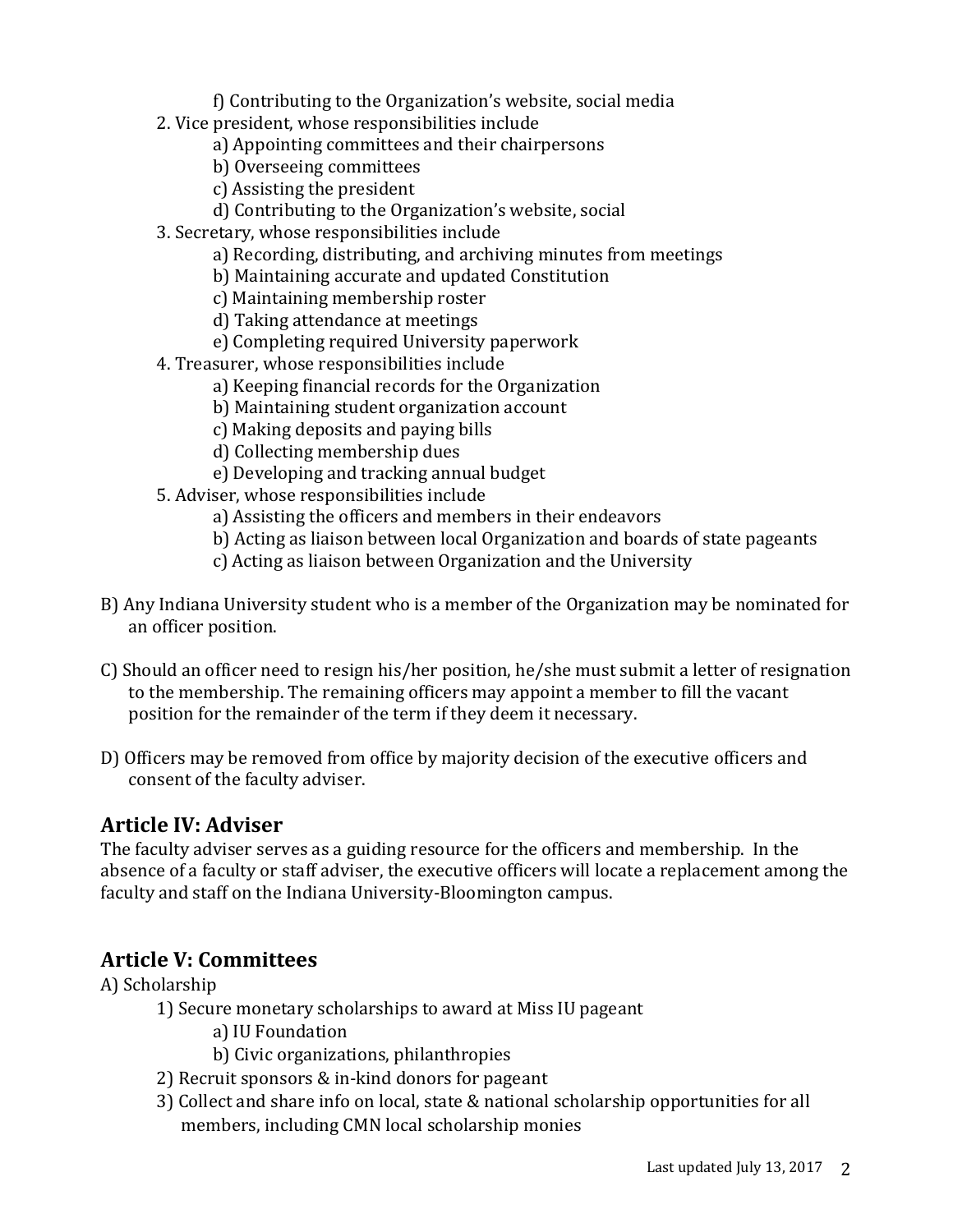B) Service

- 1) Network with Bloomington and campus community
- 2) Coordinate & communicate volunteer opportunities
- 3) Lead philanthropic efforts
	- a) IUDM
	- b) Local Kiwanis clubs

## C) Style

- 1) Develop and maintain Miss IU "brand"
- 2) Work closely with public relations chair(s)
- 3) Pageant production

## D) Success

- 1) Establish and maintain network with IU alumni & former titleholders
- 2) Arrange personal and professional development opportunities for members, both pageant and non-pageant related
- 2) Develop and maintain network with IU alumni & former titleholders
- 3) Plan pre-pageant workshops for contestants
- 4) Plan pageant-day luncheon
- 5) Gather information and report opportunities for members to participate in other pageants
	- a) Other Miss America locals
	- b) Miss USA
	- c) 500 Festival Princess Program
	- d) Miss Black & Gold Pageant
	- e) Miss Greek IU
	- f) County/State Fair Pageants

## E) Public relations chair

- 1) Lead public relations team
- 2) Coordinate marketing, promotion and public information efforts
	- a) Social media
	- b) Website
	- c) MyInvolvement
	- d) Press releases
	- e) Arrange interviews, provide sources
- 3) Serve as organization's liason with media

## **Article VI: Meetings**

- A) The president will call membership meetings September through April and will publicize these meetings using MyInvolvement, the Organization's website, social media, fliers, emails, and word-of-mouth.
- B) The president will set the agenda and secure a facility for membership meetings.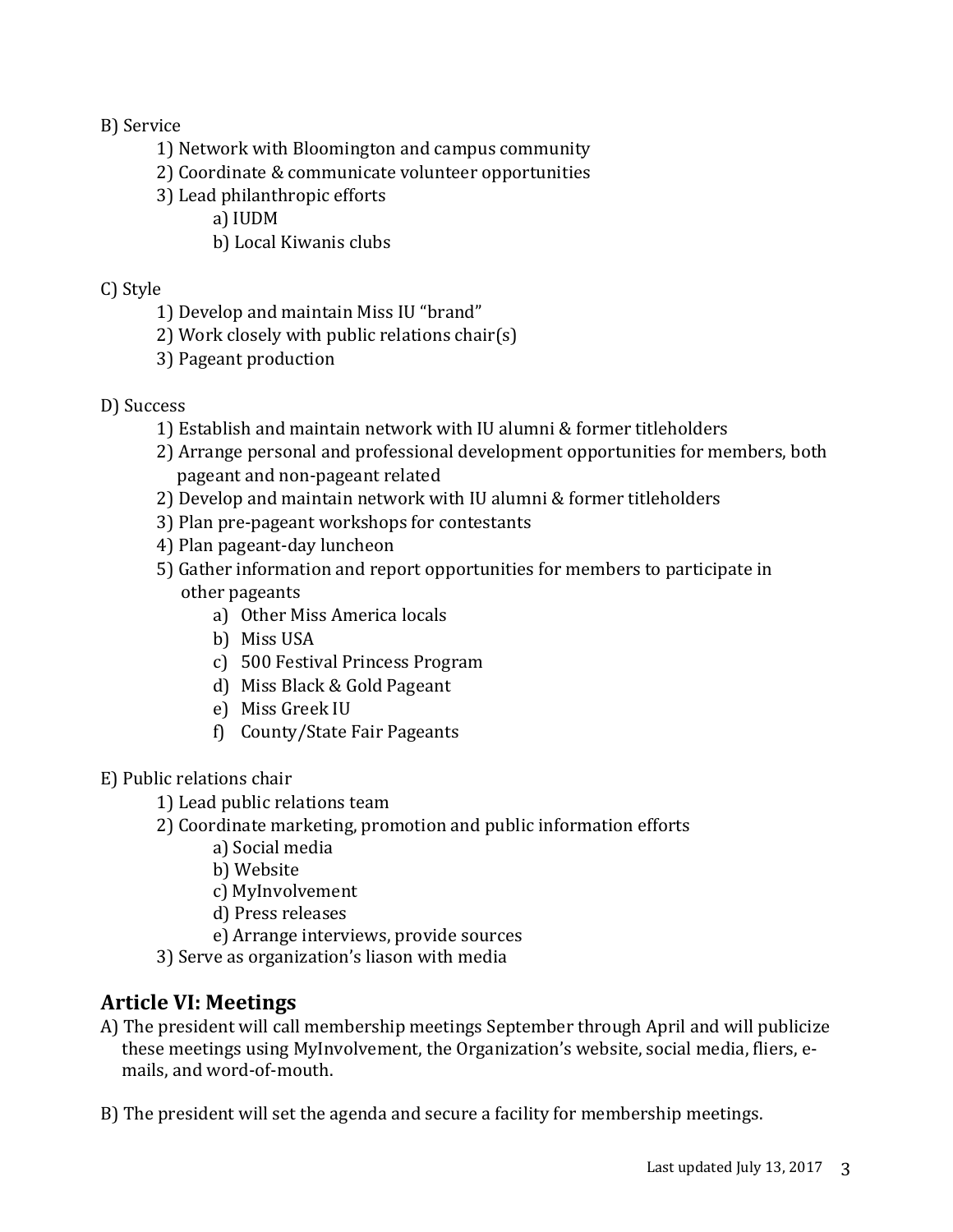- C) The executive officers will consult prior to each membership meeting.
- D) If in the event there is ever a need for an emergency or special meeting, which would be determined by the executive officers, members will be notified of meeting as usual.

## **Article V: Elections**

- A) Nominations for officer positions will take place during the spring semester of every academic year. Current officers will slate candidates from nominations for officer and committee positions.
- B) Members interested in becoming an officer should make their interest known to the membership. Only student members of the Pageantry at IU Organization can nominate a member for an office.
- C) Officers will be selected at the beginning of spring semester. Their terms will last until the following spring semester.
- D) If officers receive an abundance of nominations, those slated and write-in candidates will be listed on a ballot. The Organization's members will then vote anonymously via online survey (such as Survey Monkey).
- E) Membership will be notified of the upcoming election a month in advance.
- F) A simple majority of members must vote for an election to render results.

## **Article VIII: Non-Hazing**

 Hazing is strictly prohibited. Hazing shall be defined as any conduct which subjects another person, whether physically, mentally, emotionally, or psychologically, to anything that may endanger, abuse, degrade, or intimidate the person as a condition of association with a group or organization, regardless of the person's consent or lack of consent.

## **Article IX: Dues and Budgets**

- A) Dues, as determined by the executive officers, will be required for all Pageantry at IU Organization members.
- B) Dues will be collected once each semester.
- C) The treasurer will collect dues.
- D) The treasurer will create and maintain the group's budget to be revised as needed.

#### **Article X: Finances**

A) The treasurer is in charge of financial affairs.